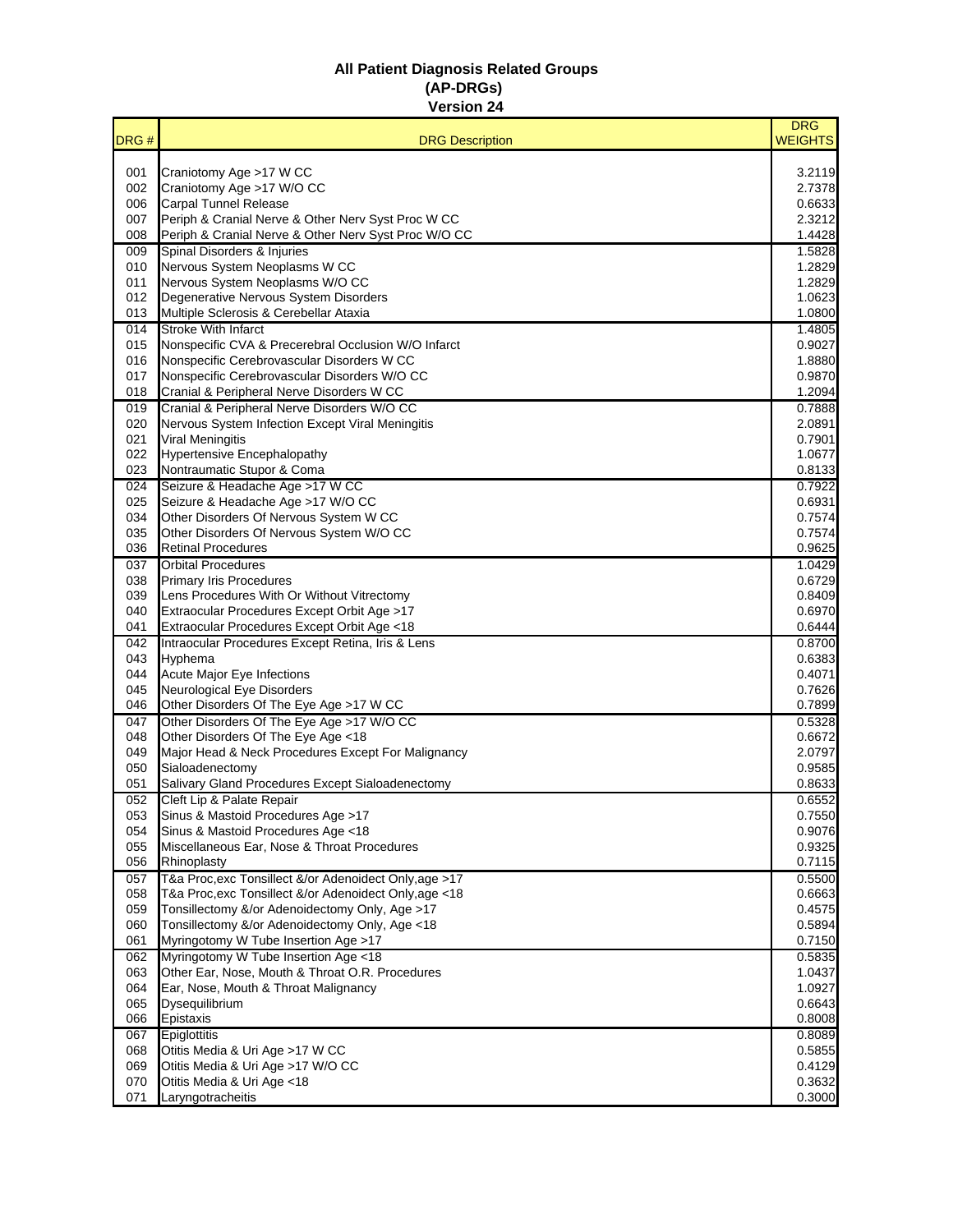| DRG #      | <b>DRG Description</b>                                                                                 | <b>DRG</b><br><b>WEIGHTS</b> |
|------------|--------------------------------------------------------------------------------------------------------|------------------------------|
| 072        | Nasal Trauma & Deformity                                                                               | 0.5475                       |
| 073        | Other Ear, Nose, Mouth & Throat Diagnoses Age >17                                                      | 0.7211                       |
| 074        | Other Ear, Nose, Mouth & Throat Diagnoses Age <18                                                      | 0.5273                       |
| 075        | <b>Major Chest Procedures</b>                                                                          | 2.8947                       |
| 076        | Other Resp System O.R. Procedures W CC                                                                 | 2.5834                       |
| 077<br>078 | Other Resp System O.R. Procedures W/O CC<br><b>Pulmonary Embolism</b>                                  | 1.4352<br>1.6340             |
| 079        | Respiratory Infections & Inflammations Age >17 W CC                                                    | 1.5052                       |
| 080        | Respiratory Infections & Inflammations Age >17 W/O CC                                                  | 1.1537                       |
| 082        | <b>Respiratory Neoplasms</b>                                                                           | 1.5074                       |
| 083        | Major Chest Trauma W CC                                                                                | 1.0603                       |
| 084        | Major Chest Trauma W/O CC                                                                              | 0.6111                       |
| 085        | Pleural Effusion W CC                                                                                  | 1.3240                       |
| 086        | Pleural Effusion W/O CC                                                                                | 0.8868                       |
| 087        | Pulmonary Edema & Respiratory Failure                                                                  | 1.2195                       |
| 088        | Chronic Obstructive Pulmonary Disease                                                                  | 0.9119                       |
| 089        | Simple Pneumonia & Pleurisy Age >17 W CC                                                               | 0.9960                       |
| 090        | Simple Pneumonia & Pleurisy Age >17 W/O CC                                                             | 0.7394                       |
| 092<br>093 | Interstitial Lung Disease W CC                                                                         | 0.9300                       |
| 094        | Interstitial Lung Disease W/O CC<br>Pneumothorax W CC                                                  | 0.7222<br>1.1413             |
| 095        | Pneumothorax W/O CC                                                                                    | 0.6000                       |
| 096        | Bronchitis & Asthma Age >17 W CC                                                                       | 0.6430                       |
| 097        | Bronchitis & Asthma Age >17 W/O CC                                                                     | 0.5777                       |
| 099        | Respiratory Signs & Symptoms W CC                                                                      | 0.5831                       |
| 100        | Respiratory Signs & Symptoms W/O CC                                                                    | 0.5723                       |
| 101        | Other Respiratory System Diagnoses W CC                                                                | 0.6374                       |
| 102        | Other Respiratory System Diagnoses W/O CC                                                              | 0.5144                       |
| 103        | <b>Heart Transplant</b>                                                                                | 34.0923                      |
| 104        | Cardiac Valve Procedures W Cardiac Cath                                                                | 6.0292                       |
| 105        | Cardiac Valve Procedures W/O Cardiac Cath                                                              | 5.5656                       |
| 106        | Coronary Bypass W PTCA                                                                                 | 7.1925<br>5.2123             |
| 107<br>108 | Coronary Bypass W Cardiac Cath W/O PTCA<br>Other Cardiothoracic Proc W/O PDX Cong Anomaly              | 3.4442                       |
| 109        | Coronary Bypass W/O PTCA Or Cardiac Cath                                                               | 4.0944                       |
| 110        | Major Cardiovascular Procedures W CC                                                                   | 3.1909                       |
| 111        | Major Cardiovascular Procedures W/O CC                                                                 | 2.2527                       |
| 112        | Percutaneous Cardiovasc Proc W/O AMI, HFI Or Shock                                                     | 1.5467                       |
| 113        | Amputat For Circ System Disord Except Upper Limb & Toe                                                 | 3.0628                       |
| 114        | Upper Limb & Toe Amputation For Circ System Disorders                                                  | 1.5233                       |
| 115        | Prm Card Pacem Impl W AMI/HF/Shock or Aicd Lead Or gnrtr Proc                                          | 4.7185                       |
| 116        | Other Permanent Cardiac Pacemaker Implant                                                              | 2.8361                       |
| 117        | Cardiac Pacemaker Revision Except Device Replacement                                                   | 2.1148                       |
| 118        | Cardiac Pacemaker Device Replacement                                                                   | 2.0903                       |
| 119        | Vein Ligation & Stripping                                                                              | 0.8080                       |
| 120<br>121 | Other Circulatory System O.R. Procedures<br>Circulatory Disorders W AMI & Major Comp, Discharged Alive | 2.2466<br>2.3300             |
| 122        | Circulatory Disorders W AMI W/O Major Comp, Discharged Alive                                           | 1.2617                       |
| 123        | Circulatory Disorders W AMI, Expired                                                                   | 3.2313                       |
| 124        | Circ Disorders Except AMI, W Card Cath & Complex Diag                                                  | 1.3771                       |
| 125        | Circ Disorders Except AMI, W Card Cath W/O Complex Diag                                                | 1.0818                       |
| 126        | Acute & Subacute Endocarditis                                                                          | 3.1835                       |
| 127        | <b>Heart Failure &amp; Shock</b>                                                                       | 0.9707                       |
| 128        | Deep Vein Thrombophlebitis                                                                             | 1.0677                       |
| 129        | Cardiac Arrest, Unexplained                                                                            | 1.0190                       |
| 130        | Peripheral Vascular Disorders W CC                                                                     | 1.0381                       |
| 131        | Peripheral Vascular Disorders W/O CC                                                                   | 0.8431                       |
| 132<br>133 | Atherosclerosis W CC<br>Atherosclerosis W/O CC                                                         | 0.8361<br>0.6472             |
| 134        | Hypertension                                                                                           | 0.6183                       |
| 135        | Cardiac Congenital & Valvular Disorders Age >17 W CC                                                   | 1.4104                       |
| 136        | Cardiac Congenital & Valvular Disorders Age >17 W/O CC                                                 | 0.7695                       |
| 137        | Cardiac Congenital & Valvular Disorders Age <18                                                        | 1.3098                       |
| 138        | Cardiac Arrhythmia & Conduction Disorders W CC                                                         | 0.9526                       |
| 139        | Cardiac Arrhythmia & Conduction Disorders W/O CC                                                       | 0.5514                       |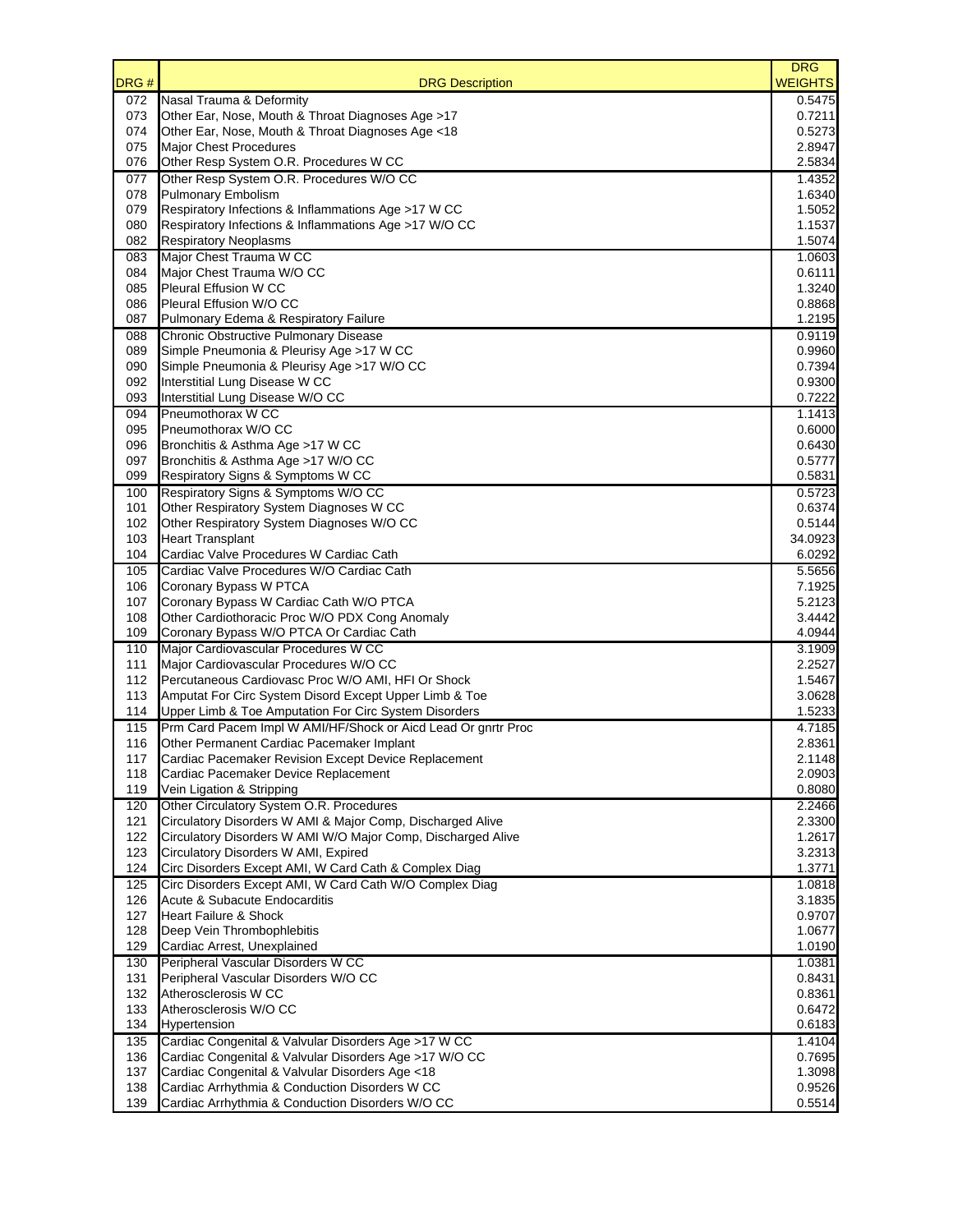| DRG#       | <b>DRG Description</b>                                                                     | <b>DRG</b><br><b>WEIGHTS</b> |
|------------|--------------------------------------------------------------------------------------------|------------------------------|
| 140        | Angina Pectoris                                                                            | 0.7001                       |
| 141        | Syncope & Collapse W CC                                                                    | 0.8193                       |
| 142        | Syncope & Collapse W/O CC<br><b>Chest Pain</b>                                             | 0.6086<br>0.5705             |
| 143<br>144 | Other Circulatory System Diagnoses W CC                                                    | 1.0176                       |
| 145        | Other Circulatory System Diagnoses W/O CC                                                  | 0.5703                       |
| 146        | <b>Rectal Resection W CC</b>                                                               | 2.8110                       |
| 147        | Rectal Resection W/O CC                                                                    | 1.8643                       |
| 148        | Major Small & Large Bowel Procedures W CC                                                  | 2.9382                       |
| 149        | Major Small & Large Bowel Procedures W/O CC                                                | 1.7707                       |
| 150        | Peritoneal Adhesiolysis W CC                                                               | 2.1968                       |
| 151        | Peritoneal Adhesiolysis W/O CC                                                             | 1.0354                       |
| 152<br>153 | Minor Small & Large Bowel Procedures W CC<br>Minor Small & Large Bowel Procedures W/O CC   | 2.1639<br>0.9690             |
| 154        | Stomach, Esophageal & Duodenal Procedures Age >17 W CC                                     | 2.9951                       |
| 155        | Stomach, esophageal & Duodenal Procedures Age >17 W/O CC                                   | 2.0702                       |
| 156        | Stomach, Esophageal & Duodenal Procedures Age <18                                          | 1.4695                       |
| 157        | Anal & Stomal Procedures W CC                                                              | 1.3642                       |
| 158        | Anal & Stomal Procedures W/O CC                                                            | 0.6035                       |
| 159        | Hernia Procs Except Inguinal & Femoral Age >17 W CC                                        | 1.0172                       |
| 160        | Hernia Procs Except Inguinal & Femoral Age >17 W/O CC                                      | 0.8174                       |
| 161        | Inguinal & Femoral Hernia Procedures Age >17 W CC                                          | 1.0643                       |
| 162<br>163 | Inguinal & Femoral Hernia Procedures Age >17 W/O CC<br>Hernia Procedures Age <18           | 0.6314<br>0.6330             |
| 164        | Appendectomy W Complicated Principal Diag W CC                                             | 1.7225                       |
| 165        | Appendectomy W Complicated Principal Diag W/O CC                                           | 1.0711                       |
| 166        | Appendectomy W/O Complicated Principal Diag W CC                                           | 0.8884                       |
| 167        | Appendectomy W/O Complicated Principal Diag W/O CC                                         | 0.7135                       |
| 168        | Mouth Procedures W CC                                                                      | 1.2265                       |
| 169        | Mouth Procedures W/O CC                                                                    | 0.8354                       |
| 170        | Other Digestive System O.R. Procedures W CC                                                | 2.0783                       |
| 171        | Other Digestive System O.R. Procedures W/O CC                                              | 1.2233                       |
| 172        | Digestive Malignancy W CC                                                                  | 1.3410                       |
| 173        | Digestive Malignancy W/O CC                                                                | 1.1295                       |
| 174<br>175 | G.I. Hemorrhage W CC<br>G.I. Hemorrhage W/O CC                                             | 1.1336<br>0.8787             |
| 176        | <b>Complicated Peptic Ulcer</b>                                                            | 0.8519                       |
| 177        | Uncomplicated Peptic Ulcer W CC                                                            | 0.8292                       |
| 178        | Uncomplicated Peptic Ulcer W/O CC                                                          | 0.5684                       |
| 179        | Inflammatory Bowel Disease                                                                 | 0.9008                       |
| 180        | G.I. Obstruction W CC                                                                      | 0.8663                       |
| 181        | G.I. Obstruction W/O CC                                                                    | 0.6297                       |
| 182        | Esophagitis, gastroent & Misc Digest Disord Age>17 W CC                                    | 0.9212                       |
| 183        | Esophagitis, gastroent & Misc Digest Disord Age>17 W/O CC                                  | 0.6924                       |
| 185        | Dental & Oral Dis Exc Extract & Restorations, Age >17                                      | 0.5204<br>0.4979             |
| 186<br>187 | Dental & Oral Dis Exc Extract & Restorations, Age <18<br>Dental Extractions & Restorations | 0.7625                       |
| 188        | Other Digestive System Diagnoses Age >17 W CC                                              | 0.7488                       |
| 189        | Other Digestive System Diagnoses Age >17 W/O CC                                            | 0.5612                       |
| 191        | Pancreas, Liver & Shunt Procedures W CC                                                    | 4.4938                       |
| 192        | Pancreas, Liver & Shunt Procedures W/O CC                                                  | 2.2530                       |
| 193        | Bil Tract Proc Except Only Cholecyst W Or W/O CDE W CC                                     | 3.3680                       |
| 194        | Bil Tract Proc Except Only Cholecyst W Or W/O CDE W/O CC                                   | 2.1308                       |
| 195        | Total Cholecystectomy W C.D.E. W CC                                                        | 2.3683                       |
| 196        | Total Cholecystectomy W C.D.E. W/O CC                                                      | 2.0276                       |
| 197<br>198 | Total Cholecystectomy W/O C.D.E. W CC<br>Total Cholecystectomy W/O C.D.E. W/O CC           | 1.9304<br>1.5425             |
| 199        | Hepatobiliary Diagnostic Procedure For Malignancy                                          | 2.3890                       |
| 200        | Hepatobiliary Diagnostic Procedure For Non-malignancy                                      | 2.3407                       |
| 201        | Other Hepatobiliary Or Pancreas O.R. Procedures                                            | 3.0256                       |
| 202        | Cirrhosis & Alcoholic Hepatitis                                                            | 0.9693                       |
| 203        | Malignancy Of Hepatobiliary System Or Pancreas                                             | 1.4648                       |
| 204        | Disorders Of Pancreas Except Malignancy                                                    | 0.8555                       |
| 205        | Disorders Of Liver Except Malig, cirr, alc Hepa W CC                                       | 0.9435                       |
| 206        | Disorders Of Liver Except Malig, cirr, alc Hepa W/O CC                                     | 0.7797                       |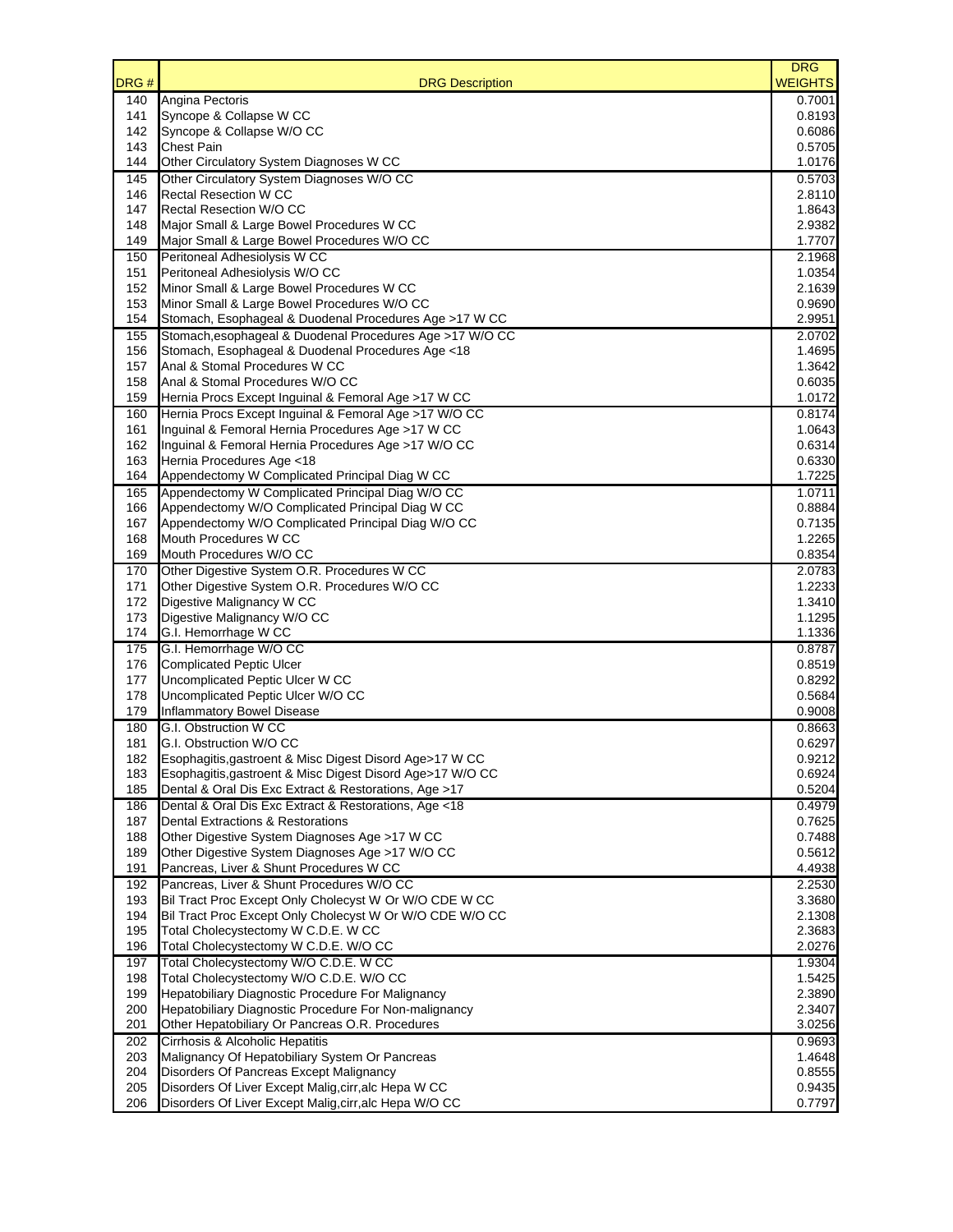| DRG#       | <b>DRG Description</b>                                                                                            | <b>DRG</b><br><b>WEIGHTS</b> |
|------------|-------------------------------------------------------------------------------------------------------------------|------------------------------|
| 207        | Disorders Of The Biliary Tract W CC                                                                               | 1.2594                       |
| 208        | Disorders Of The Biliary Tract W/O CC                                                                             | 0.6050                       |
| 209        | Major Joint&limb Reattach Proc Of Low Ext, Exc Hip, exc Comp                                                      | 2.0846                       |
| 210        | Hip & Femur Procedures Except Major Joint Age >17 W CC                                                            | 2.0344                       |
| 211        | Hip & Femur Procedures Except Major Joint Age >17 W/O CC                                                          | 2.0344                       |
| 212<br>213 | Hip & Femur Procedures Except Major Joint Age <18<br>Amputat For Musculoskelet System & Conn Tissue Disorders     | 1.2522<br>1.4896             |
| 216        | Biopsies Of Musculoskeletal System & Connective Tissue                                                            | 2.6531                       |
| 217        | Wnd Debrid & skin Grft Exc Open Wnd, for ms & Conn Tis Dis, Exc Hand                                              | 3.0053                       |
| 218        | Low Extrem & Humer Proc Exc Hip, foot, femur Age>17 W CC                                                          | 1.9093                       |
| 219        | Low Extrem & Humer Proc Exc Hip, foot, femur Age>17 W/O CC                                                        | 1.2956                       |
| 220        | Lower Extrem & Humer Proc Except Hip, foot, femur Age <18                                                         | 0.9052                       |
| 221<br>222 | Knee Procedures W CC<br>Knee Procedures W/O CC                                                                    | 1.7213<br>0.9898             |
| 223        | Maj Should/elbow Proc, Or Oth Upper Extremity Proc W CC                                                           | 1.5593                       |
| 224        | Should, elbow Or Forearm Proc, exc Maj Joint Proc, W/O CC                                                         | 0.8492                       |
| 225        | <b>Foot Procedures</b>                                                                                            | 1.4314                       |
| 226        | Soft Tissue Procedures W CC                                                                                       | 1.7577                       |
| 227        | Soft Tissue Procedures W/O CC                                                                                     | 1.0753                       |
| 228        | Major Thumb Or Joint Proc, or Oth Hand Or Wrist Proc W CC                                                         | 0.9984                       |
| 229        | Hand Or Wrist Proc, Except Major Joint Proc, W/O CC                                                               | 0.7499                       |
| 230<br>232 | Local Excis & Removal Of Int Fix Devices Of Hip & Femur<br>Arthroscopy                                            | 1.7811<br>0.8089             |
| 233        | Other Musculoskelet Sys & Conn Tiss O.R. Proc W CC                                                                | 2.7434                       |
| 234        | Other Musculoskelet Sys & Conn Tiss O.R. Proc W/O CC                                                              | 1.5108                       |
| 235        | <b>Fractures Of Femur</b>                                                                                         | 1.0601                       |
| 236        | Fractures Of Hip & Pelvis                                                                                         | 0.9657                       |
| 237        | Sprains, Strains, & Dislocations Of Hip, Pelvis & Thigh                                                           | 0.8497                       |
| 238        | Osteomyelitis                                                                                                     | 1.4275                       |
| 239        | Pathological Fractures & Musculoskelet & Conn Tiss Malignancy                                                     | 1.5322                       |
| 240<br>241 | Connective Tissue Disorders W CC<br>Connective Tissue Disorders W/O CC                                            | 1.2740<br>0.7303             |
| 242        | Septic Arthritis                                                                                                  | 0.9319                       |
| 243        | <b>Medical Back Problems</b>                                                                                      | 0.9272                       |
| 244        | Bone Diseases & Specific Arthropathies W CC                                                                       | 0.8025                       |
| 245        | Bone Diseases & Specific Arthropathies W/O CC                                                                     | 0.5620                       |
| 246        | Non-specific Arthropathies                                                                                        | 0.6331                       |
| 247        | Signs & Symptoms Of Musculoskeletal System & Conn Tissue                                                          | 0.5222<br>0.6866             |
| 248<br>249 | Tendonitis, Myositis & Bursitis<br>Malfunction, Reaction Or Comp Of Orthopedic Dev Or Proc                        | 0.8072                       |
| 250        | Fx, sprn, strn & Disl Of Forearm, hand, foot Age>17 W CC                                                          | 0.8497                       |
| 251        | Fx, sprn, strn & Disl Of Forearm, hand, foot Age>17 W/O CC                                                        | 0.4161                       |
| 252        | Fx, Sprn, Strn & Disl Of Forearm, Hand, Foot Age <18                                                              | 0.4382                       |
| 253        | Fx, sprn, strn & Disl Uparm, lowleg Ex Foot Age>17 W CC                                                           | 0.8595                       |
| 254        | Fx, sprn, strn & Disl Uparm, lowleg Ex Foot Age>17 W/O CC                                                         | 0.5851                       |
| 255        | Fx, Sprn, Strn & Disl Of Uparm, lowleg Ex Foot Age <18                                                            | 0.5207                       |
| 256<br>257 | Other Musculoskeletal System & Connective Tissue Diag<br>Total Mastectomy For Malignancy W CC                     | 0.6853<br>0.8564             |
| 258        | Total Mastectomy For Malignancy W/O CC                                                                            | 0.7984                       |
| 259        | Subtotal Mastectomy For Malignancy W CC                                                                           | 0.9239                       |
| 260        | Subtotal Mastectomy For Malignancy W/O CC                                                                         | 0.7501                       |
| 261        | Breast Proc For Non-malig Except Biopsy & Local Excision                                                          | 0.9888                       |
| 262        | Breast Biopsy & Local Excision For Non-malignancy                                                                 | 0.8243                       |
| 263        | Skin Graft &/or Debrid For Skn Ulcer, Cellulitis W CC                                                             | 2.1984                       |
| 264        | Skin Graft &/or Debrid For Skn Ulcer, Cellulitis W/O CC                                                           | 1.3353                       |
| 265<br>266 | Skin Graft &/or Debrid Exc For Skin Ulcer, Cellul W CC<br>Skin Graft &/or Debrid Exc For Skn Ulcer, Cellul W/O CC | 2.4912<br>1.3766             |
| 267        | Perianal & Pilonidal Procedures                                                                                   | 0.5370                       |
| 268        | Skin, Subcutaneous Tissue & Breast Plastic Procedures                                                             | 0.9150                       |
| 269        | Other Skin, Subcut Tiss & Breast Procedure W CC                                                                   | 1.2870                       |
| 270        | Other Skin, Subcut Tiss & Breast Procedure W/O CC                                                                 | 0.8575                       |
| 271        | <b>Skin Ulcers</b>                                                                                                | 0.9387                       |
| 272        | Major Skin Disorders W CC                                                                                         | 0.8414                       |
| 273        | Major Skin Disorders W/O CC                                                                                       | 0.5086                       |
| 274        | Malignant Breast Disorders W CC                                                                                   | 2.3640                       |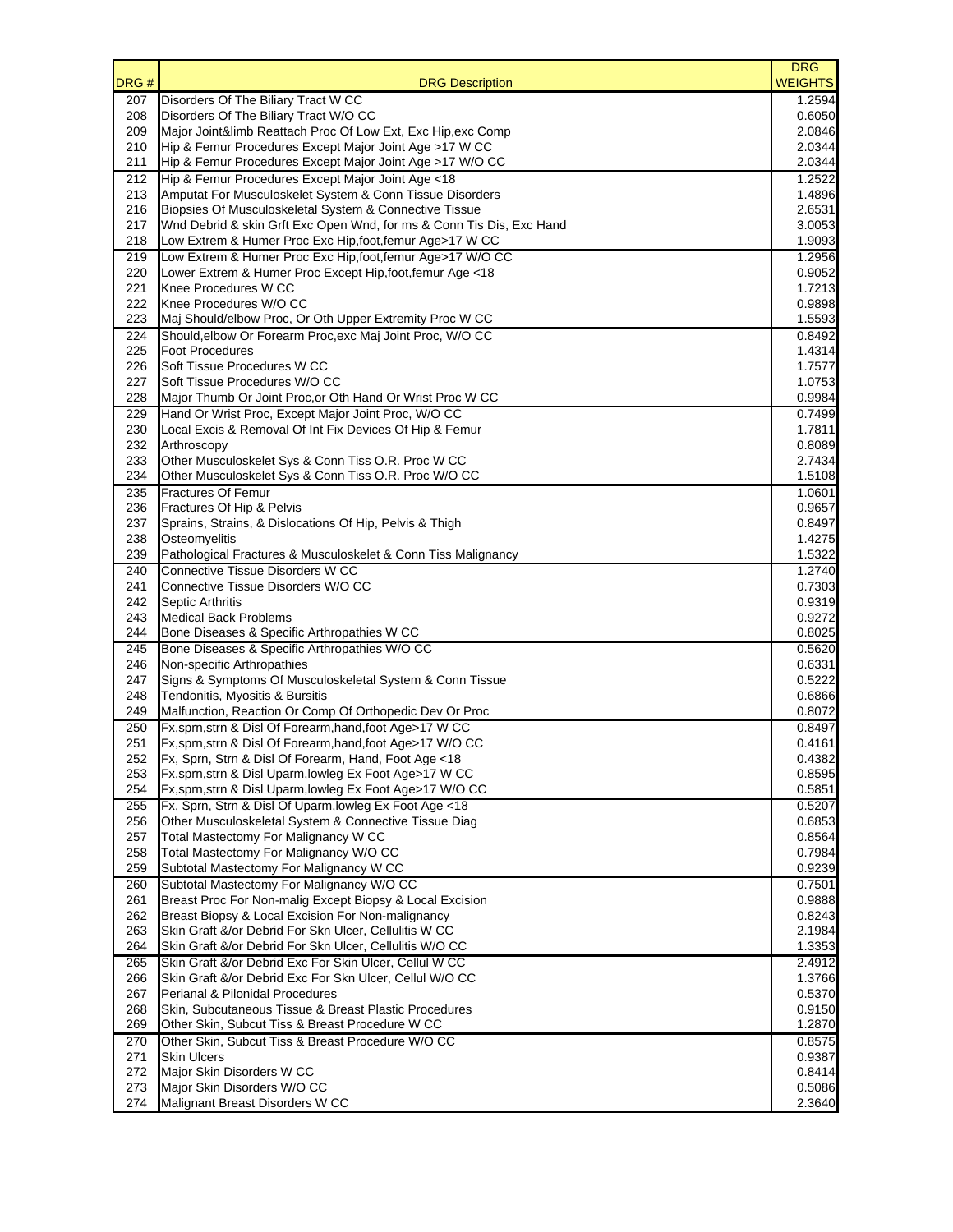| DRG#       | <b>DRG Description</b>                                                                                           | <b>DRG</b><br><b>WEIGHTS</b> |
|------------|------------------------------------------------------------------------------------------------------------------|------------------------------|
| 275        | Malignant Breast Disorders W/O CC                                                                                | 1.1423                       |
| 276        | Non-maligant Breast Disorders                                                                                    | 0.5689                       |
| 277        | Cellulitis Age >17 W CC                                                                                          | 0.8916                       |
| 278        | Cellulitis Age >17 W/O CC                                                                                        | 0.7008                       |
| 279        | Cellulitis Age <18                                                                                               | 0.4676                       |
| 280<br>281 | Trauma To The Skin, Subcut Tiss & Breast Age >17 W CC<br>Trauma To The Skin, Subcut Tiss & Breast Age >17 W/O CC | 0.6124<br>0.4417             |
| 282        | Trauma To The Skin, Subcut Tiss & Breast Age <18                                                                 | 0.2834                       |
| 283        | Minor Skin Disorders W CC                                                                                        | 0.6276                       |
| 284        | Minor Skin Disorders W/O CC                                                                                      | 0.4573                       |
| 285        | Amputat Of Low Limb For Endocrine, nutrit& Metabol Disord                                                        | 2.3424                       |
| 286        | <b>Adrenal &amp; Pituitary Procedures</b>                                                                        | 2.6281                       |
| 287        | Skin Gft & Wound Debrid For Endoc, nutrit & Metab Disord                                                         | 1.9038                       |
| 288        | <b>Gastric Procedures For Obesity</b>                                                                            | 1.8395                       |
| 289        | Parathyroid Procedures                                                                                           | 0.7632                       |
| 290        | <b>Thyroid Procedures</b>                                                                                        | 0.7371                       |
| 291        | <b>Thyroglossal Procedures</b>                                                                                   | 0.6944                       |
| 292<br>293 | Other Endocrine, Nutrit & Metab O.R. Proc W CC<br>Other Endocrine, Nutrit & Metab O.R. Proc W/O CC               | 3.8309<br>1.4722             |
| 294        | Diabetes Age > 35                                                                                                | 0.9008                       |
| 295        | Diabetes Age <36                                                                                                 | 0.6764                       |
| 296        | Nutritional & Misc Metabolic Disorders Age >17 W CC                                                              | 0.7876                       |
| 297        | Nutritional & Misc Metabolic Disorders Age >17 W/O CC                                                            | 0.7871                       |
| 298        | Nutritional & Misc Metabolic Disorders Age <18                                                                   | 0.3656                       |
| 299        | Inborn Errors Of Metabolism                                                                                      | 0.5845                       |
| 300        | <b>Endocrine Disorders W CC</b>                                                                                  | 0.9237                       |
| 301        | Endocrine Disorders W/O CC                                                                                       | 0.6695                       |
| 302        | <b>Kidney Transplant</b>                                                                                         | 3.8473                       |
| 303        | Kidney, Ureter & Major Bladder Proc For Neoplasm                                                                 | 2.1690                       |
| 304        | Kidney, Ureter & Major Blad Proc For Non-neoplasm W CC                                                           | 1.5144                       |
| 305        | Kidney, Ureter & Major Blad Proc For Non-neoplasm W/O CC                                                         | 1.0775                       |
| 306<br>307 | Prostatectomy W CC<br>Prostatectomy W/O CC                                                                       | 2.2061<br>1.2270             |
| 308        | Minor Bladder Procedures W CC                                                                                    | 2.2232                       |
| 309        | Minor Bladder Procedures W/O CC                                                                                  | 1.4349                       |
| 310        | <b>Transurethral Procedures W CC</b>                                                                             | 0.9179                       |
| 311        | Transurethral Procedures W/O CC                                                                                  | 0.6970                       |
| 312        | Urethral Procedures, Age >17 W CC                                                                                | 1.4077                       |
| 313        | Urethral Procedures, Age >17 W/O CC                                                                              | 0.7106                       |
| 314        | Urethral Procedures, Age <18                                                                                     | 1.0129                       |
| 315        | Other Kidney & Urinary Tract Procedures                                                                          | 2.2568                       |
| 316        | <b>Renal Failure</b>                                                                                             | 1.2065                       |
| 317        | <b>Admit For Renal Dialysis</b><br>Kidney & Urinary Tract Neoplasms W CC                                         | 0.3869                       |
| 318<br>319 | Kidney & Urinary Tract Neoplasms W/O CC                                                                          | 1.7384<br>0.7141             |
| 320        | Kidney & Urinary Tract Infections Age >17 W CC                                                                   | 0.9014                       |
| 321        | Kidney & Urinary Tract Infections Age >17 W/O CC                                                                 | 0.6656                       |
| 322        | Kidney & Urinary Tract Infections Age <18                                                                        | 0.4835                       |
| 323        | Urinary Stones W CC, &/or Esw Lithotripsy                                                                        | 0.7778                       |
| 324        | Urinary Stones W/O CC                                                                                            | 0.4667                       |
| 325        | Kidney & Urinary Tract Signs & Symptoms Age >17 W CC                                                             | 0.9620                       |
| 326        | Kidney & Urinary Tract Signs & Symptoms Age >17 W/O CC                                                           | 0.5335                       |
| 327        | Kidney & Urinary Tract Signs & Symptoms Age <18                                                                  | 0.4658                       |
| 328        | Urethral Stricture Age >17 W CC                                                                                  | 1.0243                       |
| 329        | Urethral Stricture Age >17 W/O CC                                                                                | 0.6299                       |
| 330<br>331 | Urethral Stricture Age <18<br>Other Kidney & Urinary Tract Diagnoses Age >17 W CC                                | 0.8271<br>1.3084             |
| 332        | Other Kidney & Urinary Tract Diagnoses Age >17 W/O CC                                                            | 0.6631                       |
| 333        | Other Kidney & Urinary Tract Diagnoses Age <18                                                                   | 0.8585                       |
| 334        | Major Male Pelvic Procedures W CC                                                                                | 1.5420                       |
| 335        | Major Male Pelvic Procedures W/O CC                                                                              | 1.5420                       |
| 336        | Transurethral Prostatectomy W CC                                                                                 | 1.5327                       |
| 337        | Transurethral Prostatectomy W/O CC                                                                               | 0.6790                       |
| 338        | Testes Procedures, For Malignancy                                                                                | 0.9888                       |
| 339        | Testes Procedures, Non-malignancy Age >17                                                                        | 0.6935                       |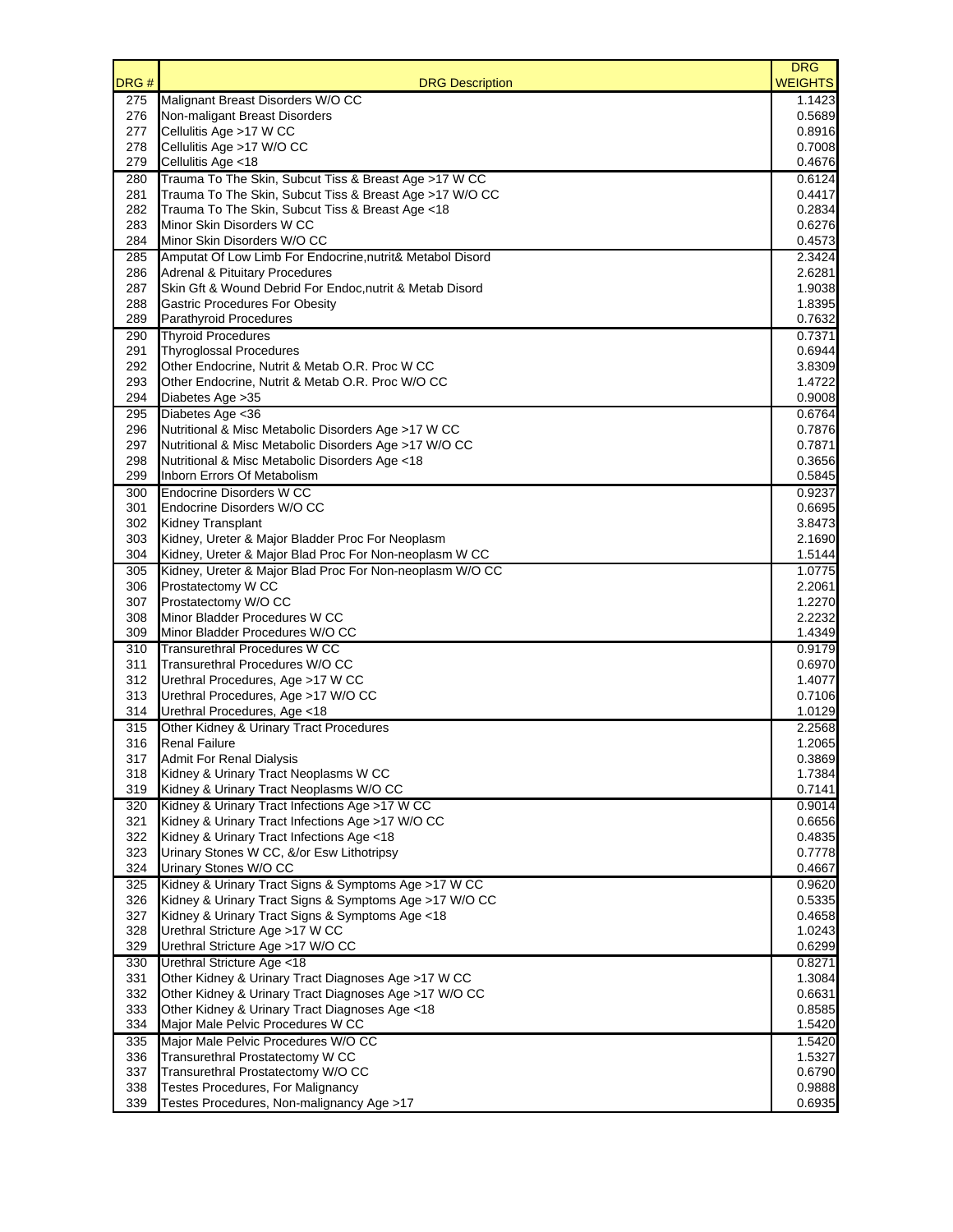| DRG#       | <b>DRG Description</b>                                                                                            | <b>DRG</b><br><b>WEIGHTS</b> |
|------------|-------------------------------------------------------------------------------------------------------------------|------------------------------|
| 340        | Testes Procedures, Non-malignancy Age <18                                                                         | 0.6146                       |
| 341        | Penis Procedures                                                                                                  | 1.6573                       |
| 342        | Circumcision Age >17                                                                                              | 0.6326                       |
| 343<br>344 | Circumcision Age <18<br>Other Male Reproductive Sys O.R. Procs For Malignancy                                     | 0.3295<br>1.5836             |
| 345        | Other Male Reproductive Sys O.R. Procs Except For Malig                                                           | 1.0892                       |
| 346        | Malignancy, Male Reproductive System, W CC                                                                        | 1.8396                       |
| 347        | Malignancy, Male Reproductive System, W/O CC                                                                      | 0.9936                       |
| 348        | Benign Prostatic Hypertrophy W CC                                                                                 | 0.9761                       |
| 349        | Benign Prostatic Hypertrophy W/O CC                                                                               | 0.6583                       |
| 350        | Inflammation Of The Male Reproductive System                                                                      | 0.6482                       |
| 351        | <b>Male Sterilization</b>                                                                                         | 0.3150                       |
| 352        | Other Male Reproductive System Diagnoses                                                                          | 0.4422                       |
| 353<br>354 | Pelvic Evisceration, rad Hysterectomy & Rad Vulvectomy<br>Uterine, adnexa Proc For Non-ovarian/Adnexal Malig W CC | 1.4018<br>1.5764             |
| 355        | Uterine, adnexa Proc For Non-ovarian/Adnexal Malig W/O CC                                                         | 1.0415                       |
| 356        | Female Reproductive System Reconstructive Procedures                                                              | 0.7491                       |
| 357        | Uterine & Adnexa Proc For Ovarian Or Adnexal Malignancy                                                           | 1.9768                       |
| 358        | Uterine & Adnexa Proc For Ca In Situ & Nonmalig W CC                                                              | 1.2104                       |
| 359        | Uterine & Adnexa Proc For Ca In Situ & Nonmalig W/O CC                                                            | 0.7887                       |
| 360        | Vagina, Cervix & Vulva Procedures                                                                                 | 0.7142                       |
| 361        | Laparoscopy & Incisional Tubal Interruption                                                                       | 0.7562                       |
| 362        | <b>Endoscopic Tubal Interruption</b>                                                                              | 0.4751                       |
| 363        | D&C, Conization & Radio-implant, For Malignancy                                                                   | 1.0020                       |
| 364        | D&C, Conization Except For Malignancy                                                                             | 0.7612                       |
| 365<br>366 | Other Female Reproductive System O.R. Procedures<br>Malignancy, Female Reproductive System, W CC                  | 1.4257<br>1.9507             |
| 367        | Malignancy, Female Reproductive System, W/O CC                                                                    | 0.9892                       |
| 368        | Infections, Female Reproductive System                                                                            | 0.5480                       |
| 369        | Menstrual & Other Female Reproductive System Disorders                                                            | 0.6368                       |
| 370        | Cesarean Section W CC                                                                                             | 0.9584                       |
| 371        | Cesarean Section W/O CC                                                                                           | 0.8416                       |
| 372        | Vaginal Delivery W Complicating Diagnoses                                                                         | 0.6571                       |
| 373        | Vaginal Delivery W/O Complicating Diagnoses                                                                       | 0.5468                       |
| 374        | Vaginal Delivery W Sterilization &/or D&C                                                                         | 0.8190                       |
| 375        | Vaginal Delivery W/O.R. Proc Except Steril &/or D&C                                                               | 0.6132<br>0.5045             |
| 376<br>377 | Postpartum & Post Abortion Diagnoses W/O O.R. Procedure<br>Postpartum & Post Abortion Diagnoses W/O.R. Procedure  | 1.0646                       |
| 378        | Ectopic Pregnancy                                                                                                 | 0.7727                       |
| 379        | <b>Threatened Abortion</b>                                                                                        | 0.5187                       |
| 380        | Abortion W/O D&C                                                                                                  | 0.4373                       |
| 381        | Abortion W D&C, Aspiration Curettage Or Hysterotomy                                                               | 0.4776                       |
| 382        | False Labor                                                                                                       | 0.3145                       |
| 392        | Splenectomy Age >17                                                                                               | 2.4662                       |
| 393        | Splenectomy Age <18                                                                                               | 1.6437                       |
| 394        | Other O.R. Procs Of The Blood And Blood Forming Organs                                                            | 1.3978                       |
| 395        | Red Blood Cell Disorders Age >17                                                                                  | 0.7442                       |
| 397<br>398 | <b>Other Coagulation Disorders</b><br>Reticuloendothelial & Immunity Disorders W CC                               | 0.8622<br>1.3019             |
| 399        | Reticuloendothelial & Immunity Disorders W/O CC                                                                   | 0.6136                       |
| 401        | Lymphoma & Non-acute Leukemia W/Other O.R. Proc W CC                                                              | 2.9221                       |
| 402        | Lymphoma & Non-acute Leukemia W/Other O.R. Proc W/O CC                                                            | 1.8017                       |
| 403        | Lymphoma & Non-acute Leukemia W CC                                                                                | 1.4177                       |
| 404        | Lymphoma & Non-acute Leukemia W/O CC                                                                              | 1.0859                       |
| 406        | Myelopro Disord Or Poor Diff Neopl W Maj O.R. Proc W CC                                                           | 3.3865                       |
| 407        | Myelopro Disord Or Poor Diff Neop W Maj O.R. Proc W/O CC                                                          | 0.8782                       |
| 408        | Myeloprolif Disord Or Poor Diff Neopl W/Other O.R. Proc                                                           | 1.8385                       |
| 409<br>410 | Radiotherapy<br>Chemotherapy                                                                                      | 1.1226<br>1.0711             |
| 413        | Other Myeloprolif Dis Or Poorly Diff Neopl Diag W CC                                                              | 2.4597                       |
| 414        | Other Myeloprolif Dis Or Poorly Diff Neopl Diag W/O CC                                                            | 1.6249                       |
| 415        | O.R. Procedure For Infectious & Parasitic Diseases                                                                | 2.5884                       |
| 416        | Septicemia Age >17                                                                                                | 1.3320                       |
| 417        | Septicemia Age <18                                                                                                | 0.6108                       |
| 418        | Postoperative & Post-traumatic Infections                                                                         | 0.9950                       |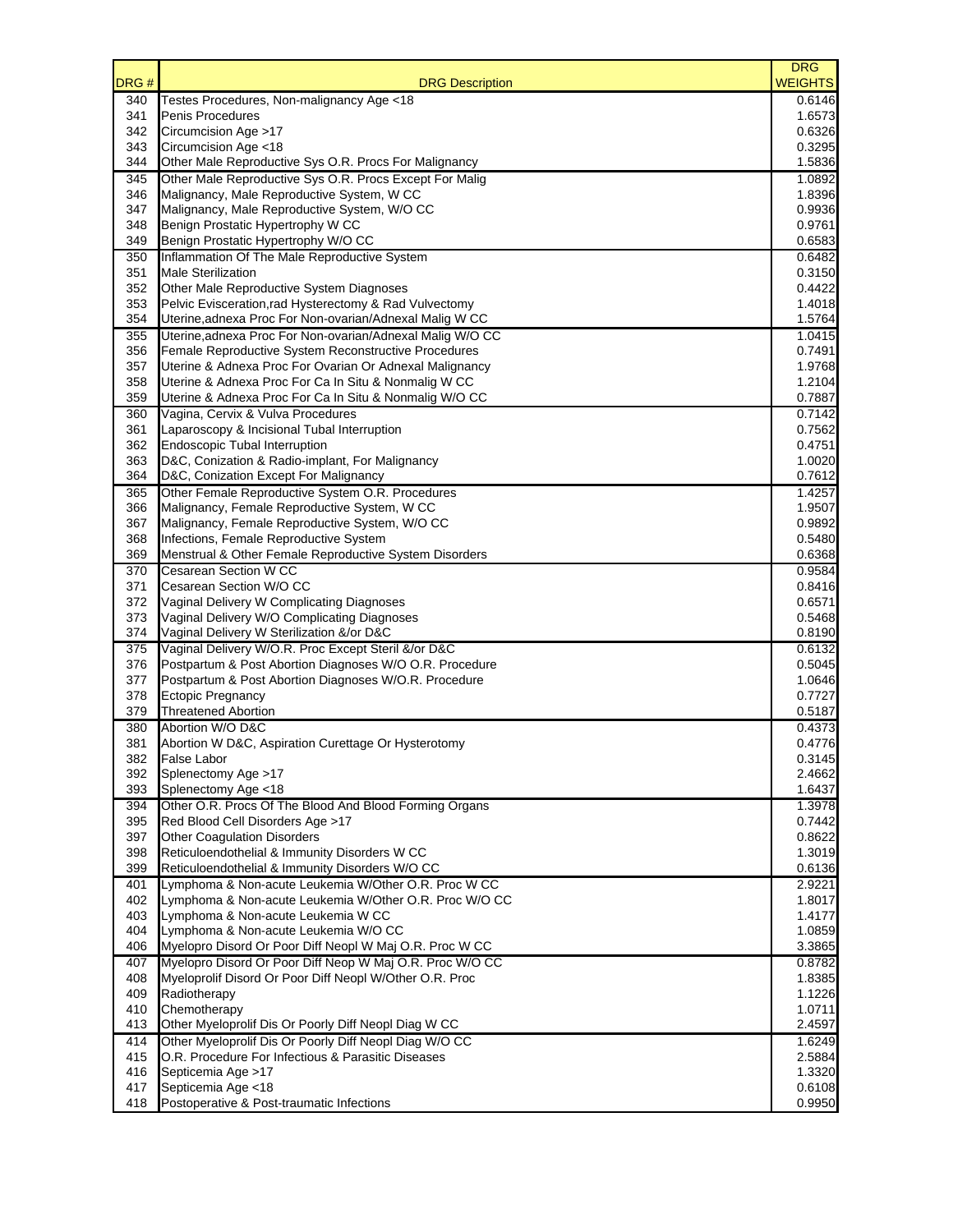| DRG#       | <b>DRG Description</b>                                                                                         | <b>DRG</b><br><b>WEIGHTS</b> |
|------------|----------------------------------------------------------------------------------------------------------------|------------------------------|
| 419        | Fever Of Unknown Origin Age >17 W CC                                                                           | 0.7135                       |
| 420        | Fever Of Unknown Origin Age >17 W/O CC                                                                         | 0.5550                       |
| 421        | Viral Illness Age >17                                                                                          | 0.7404                       |
| 422        | Viral Illness & Fever Of Unknown Origin Age <18                                                                | 0.3746                       |
| 423        | Other Infectious & Parasitic Diseases Diagnoses                                                                | 0.8433<br>2.5623             |
| 424<br>425 | O.R. Procedure W Principal Diagnoses Of Mental Illness<br>Acute Adjustment Reaction & Psychosocial Dysfunction | 0.8098                       |
| 426        | <b>Depressive Neuroses</b>                                                                                     | 0.7229                       |
| 427        | <b>Neuroses Except Depressive</b>                                                                              | 0.8305                       |
| 428        | Disorders Of Personality & Impulse Control                                                                     | 1.0420                       |
| 429        | Organic Disturbances & Mental Retardation                                                                      | 1.2436                       |
| 430        | Psychoses                                                                                                      | 1.0663                       |
| 431        | <b>Childhood Mental Disorders</b>                                                                              | 0.9722                       |
| 432        | Other Mental Disorder Diagnoses                                                                                | 1.0511                       |
| 439        | Skin Grafts For Injuries                                                                                       | 1.9455                       |
| 440        | Wound Debridements For Injuries Except Open Wound                                                              | 2.1161                       |
| 441        | Hand Procedures For Injuries                                                                                   | 0.8758                       |
| 442        | Other O.R. Procedures For Injuries W CC                                                                        | 2.2560                       |
| 443<br>444 | Other O.R. Procedures For Injuries W/O CC<br>Injuries To Unspec Or Multiple Sites, Age >17 W CC                | 1.0332<br>0.7143             |
| 445        | Injuries To Unspec Or Multiple Sites, Age >17 W/O CC                                                           | 0.4827                       |
| 446        | Injuries To Unspecified Or Multiple Sites, Age <18                                                             | 0.4544                       |
| 447        | Allergic Reactions Age >17                                                                                     | 0.4952                       |
| 448        | Allergic Reactions Age <18                                                                                     | 0.3939                       |
| 449        | Poisoning & Toxic Effects Of Drugs Age >17 W CC                                                                | 0.7643                       |
| 450        | Poisoning & Toxic Effects Of Drugs Age >17 W/O CC                                                              | 0.7643                       |
| 451        | Poisoning & Toxic Effects Of Drugs Age <18                                                                     | 0.4901                       |
| 452        | Complications Of Treatment W CC                                                                                | 0.9207                       |
| 453        | Complications Of Treatment W/O CC                                                                              | 0.5184                       |
| 454        | Other Injury, Poisoning & Toxic Effect Diagnosis W CC                                                          | 0.9406                       |
| 455        | Other Injury, Poisoning & Toxic Effect Diagnosis W/O CC                                                        | 0.5334                       |
| 461        | O.R. Proc W Diagnoses Of Other Contact W Health Services                                                       | 0.6711                       |
| 462<br>463 | Rehabilitation<br>Signs & Symptoms W CC                                                                        | 1.4459<br>0.8114             |
| 464        | Signs & Symptoms W/O CC                                                                                        | 0.5766                       |
| 465        | Aftercare W History Of Malignancy As Secondary Diagnosis                                                       | 0.6054                       |
| 466        | Aftercare W/O History Of Malignancy As Secondary Diagnosis                                                     | 0.4308                       |
| 467        | Other Factors Influencing Health Status                                                                        | 0.6701                       |
| 468        | Exten O.R. Procedure Unrelated To Principal Diagnosis                                                          | 4.9321                       |
| 469        | Principal Diagnosis Invalid As Discharge Diagnosis                                                             | 0.0000                       |
| 470        | Ungroupable                                                                                                    | 0.0000                       |
| 471        | Bilateral Or Multiple Major Joint Procs Of Lower Extrem                                                        | 6.7981                       |
| 476        | Prostatic O.R. Proc Unrelated To Principal Diagnosis                                                           | 4.3823                       |
| 477        | Non-extensive O.R. Proc Unrelated To Principal Diagnosis                                                       | 2.6374                       |
| 478        | Other Vascular Procedures W CC<br>Other Vascular Procedures W/O CC                                             | 2.0642<br>1.2054             |
| 479<br>480 | Liver Transplant and/or Intestinal Transplant                                                                  | 10.1100                      |
| 482        | Tracheostomy for Face, Mouth & Neck Diagnoses                                                                  | 3.9199                       |
| 491        | Major Joint & Limb Reattachment Proc Of Upper Extremity                                                        | 2.4535                       |
| 493        | Laparoscopic Cholecystectomy W/O CDE W CC                                                                      | 1.7116                       |
| 494        | Laparoscopic Cholecystectomy W/O CDE W/O CC                                                                    | 1.0959                       |
| 530        | Craniotomy W Major CC                                                                                          | 6.9247                       |
| 531        | Nervous System Procedures Except Craniotomy W Major CC                                                         | 5.7935                       |
| 532        | Tia, Precerebral Occlusions, Seizure & Headache W Major CC                                                     | 1.3848                       |
| 533        | Oth Nerv Sys Disord Exc Tia, Seiz & Headache W Major CC                                                        | 2.8289                       |
| 534        | Eye Procedures W Major CC                                                                                      | 1.9236                       |
| 535        | Eye Disorders W Major CC                                                                                       | 1.9442                       |
| 536        | Ent & Mouth Procs Except Major Head & Neck W Major CC<br>Major Chest Procedures W Major CC                     | 2.5763<br>4.4477             |
| 538<br>539 | Respiratory Procedures Except Major Chest W Major CC                                                           | 4.4528                       |
| 540        | Respiratory Infections & Inflammations Exc Simple Pneumonia W Major CC                                         | 2.1162                       |
| 541        | Simple Pneumonia & Oth Resp Disord Exc bronchitis, asthma W Major CC                                           | 1.6661                       |
| 543        | Circ Disord Exc AMI, endocarditis, chf & Arrhyt W Major CC                                                     | 1.6273                       |
| 544        | Chf & Cardiac Arrhythmia W Major CC                                                                            | 2.0902                       |
| 545        | Cardiac Valve Procedure W Major CC                                                                             | 11.4594                      |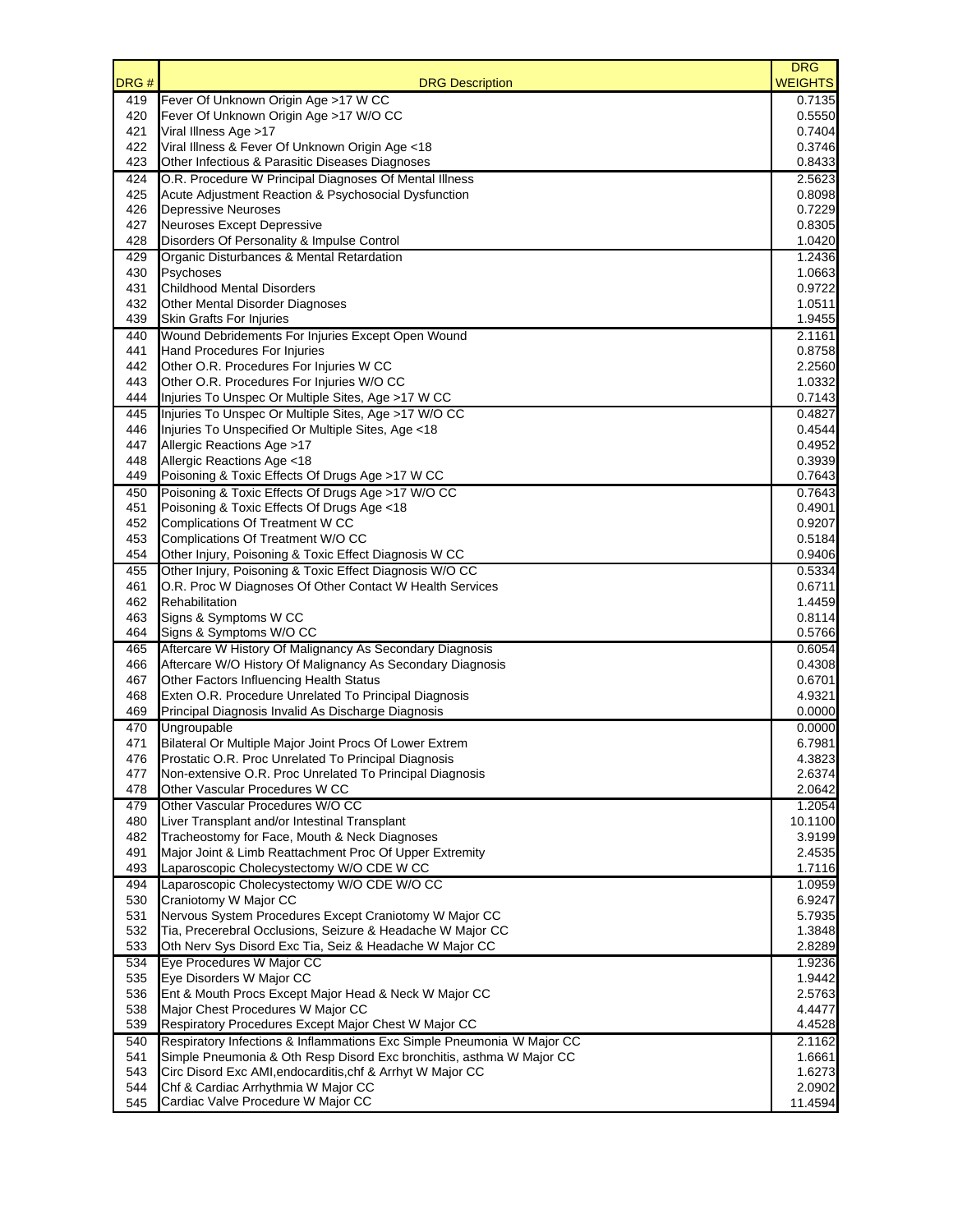| DRG#       | <b>DRG Description</b>                                                                                        | <b>DRG</b><br><b>WEIGHTS</b> |
|------------|---------------------------------------------------------------------------------------------------------------|------------------------------|
| 546        | Coronary Bypass W Major CC                                                                                    | 8.7119                       |
| 547        | Other Cardiothoracic Procedure W Major CC                                                                     | 12.0657                      |
| 548        | Oth Cardiac Pacemaker Implant/Revision Or AICD Proc W Major CC                                                | 6.7797                       |
| 549        | Major Cardiovascular Procedures W Major CC                                                                    | 6.4087                       |
| 550        | Other Vascular Procedures W Major CC                                                                          | 3.6761                       |
| 551        | Esophagitis, gastroent & Uncomplicated Ulcers W Major CC                                                      | 1.2303                       |
| 552<br>553 | Digest Sys Disord Exc Esop , gast & Uncomp Ulcers W Maj CC                                                    | 1.7468<br>3.6484             |
| 554        | Digest Sys Proc Exc Hern m*Stom Or Bwl Proc W Major CC<br>Hernia Procedures W Major CC                        | 2.7706                       |
| 555        | Pancrea, liv & Oth Bil Trt Proc Exc Liv TrpInt W Major CC                                                     | 5.3172                       |
| 556        | Cholecystectomy & Other Hepatobiliary Procs W Major CC                                                        | 2.3765                       |
| 557        | Hepatobiliary & Pancreas Disorders W Major CC                                                                 | 2.2492                       |
| 558        | Maj Musculoskel Procs Exc Bilat Or Mult Maj Jnt W Maj CC                                                      | 4.6850                       |
| 559        | Non-major Musculoskeletal Procedures W Major CC                                                               | 3.7296                       |
| 560        | Musculo Disord Exc Osteo, sep Arth & Conn Tiss W Major CC                                                     | 1.2230                       |
| 561        | Osteomyel, septic Arthritis & Conn Tiss Disord W Major CC                                                     | 2.1390                       |
| 562        | Major Skin & Breast Disorders W Major CC                                                                      | 3.2216                       |
| 563        | Other Skin Disorders W Major CC                                                                               | 1.0980                       |
| 564        | Skin & Breast Procedures W Major CC                                                                           | 2.7628                       |
| 565        | Endoc, Nutrit & Metab Proc Exc Low Limb Amput W Maj CC                                                        | 5.2531                       |
| 566        | Endoc, Nutrit & Metab Disor Exc Eat Disord Or Cf W Maj CC                                                     | 1.7345                       |
| 567        | Kid & Urin Tract Procs Exc Kidney Transplant W Major CC                                                       | 4.4894                       |
| 568        | Renal Failure W Major CC                                                                                      | 2.8869                       |
| 569        | Kid & Urin Tract Disord Exc Renal Failure W Major CC                                                          | 1.3308                       |
| 570        | Male Reproductive Disorders W Major CC                                                                        | 1.8396                       |
| 571        | Male Reproductive Procedures W Major CC                                                                       | 3.3913<br>2.1188             |
| 572<br>573 | Female Reproductive Disorders W Major CC<br>Non-radical Female Reproductive Procedures W Major CC             | 3.0549                       |
| 574        | Blood, blood Form Organs & Immunolog Disord W Major CC                                                        | 1.7149                       |
| 575        | Blood, blood Form Organs & Immunolog Procs W Major CC                                                         | 5.8966                       |
| 576        | Acute Leukemia W Major CC                                                                                     | 8.9417                       |
| 577        | Myeloprol Disord & Poorly Differ Neoplasms W Major CC                                                         | 2.9596                       |
| 578        | Lymphoma & Non-acute Leukemia W Major CC                                                                      | 3.6695                       |
| 579        | Procs For Lymph, leukemia, myeloprolif Disord W Major CC                                                      | 8.7256                       |
| 580        | Syst Infect & Parasitic Disord Exc Septicemia W Major CC                                                      | 1.9618                       |
| 581        | Systemic Infect & Parasitic Disord Procedures W Major CC                                                      | 5.1776                       |
| 582        | Injuries, Poisonings & Toxic Effects of Drugs Exc Multiple Trauma W Major CC                                  | 1.7100                       |
| 583        | Procs For Injuries Except Multiple Trauma W Major CC                                                          | 3.9692                       |
| 584        | Septicemia W Major CC                                                                                         | 2.4470                       |
| 585        | Major Stomach, esophageal, duodenal, small & Large Bowel Proc W Major CC                                      | 6.3726                       |
| 586        | Ent & Mouth Disorders, Age > 17 With Major CC                                                                 | 1.9914                       |
| 587        | Ent & Mouth Disorders, Age < 18 With Major CC                                                                 | 1.1098                       |
| 588        | Bronchitis And Asthma Age> 17 W Major CC                                                                      | 1.0037                       |
| 589        | Bronchitis And Asthma Age< 17 W Major CC<br>Neonate, Birthwt <750g, Discharged Alive                          | 0.6935                       |
| 602<br>603 | Neonate, Birthwt <750g, died                                                                                  | 21.9229<br>9.9688            |
| 604        | Neonate, Birthwt 750-999g, Discharged Alive                                                                   | 16.7650                      |
| 605        | Neonate, Birthwt 750-999, Died                                                                                | 15.6277                      |
| 606        | Neonate, Bwt 1000-1499g, W Sig ORProc, Disch Alive                                                            | 27.6407                      |
| 607        | Neonate, Bwt 1000-1499g, W/O Signif Or Proc, Disch Alive                                                      | 7.0681                       |
| 608        | Neonate, Birthwt 1000-1499g, Died                                                                             | 9.4511                       |
| 609        | Neonate, Bwt 1500-1999g, W Sig ORProc, W Mult Maj Prob                                                        | 14.7394                      |
| 610        | Neonate, Bwt 1500-1999g, W Sig ORProc, W/O Mul Maj Prob                                                       | 3.3572                       |
| 611        | Neonate, Bwt 1500-1999g, W/O Sig ORProc, W Mul Maj Prob Or MV 96+ Hrs                                         | 5.1749                       |
| 612        | Neonate, Bwt 1500-1999g, W/O Sig ORProc, W Major Prob                                                         | 3.8296                       |
| 613        | Neonate, Bwt 1500-1999g, W/O Sig ORProc, W Minor Prob                                                         | 3.1562                       |
| 614        | Neonate, Bwt 1500-1999g, W/O Sig ORProc, W/Other Prob                                                         | 1.5722                       |
| 615        | Neonate, Bwt 2000-2499g, W Sig ORProc, W Mul Major Prob                                                       | 14.1787                      |
| 616        | Neonate, Bwt 2000-2499g, W Sig ORProc, W/O Mul Maj Prob                                                       | 3.2295                       |
| 617        | Neonate, Bwt 2000-2499g, W/O Sig ORProc, W Mul Maj Prob Or MV 96+ Hrs                                         | 2.7421                       |
| 618        | Neonate, Bwt 2000-2499g, W/O Sig ORProc, W Major Prob                                                         | 1.6039                       |
| 619        | Neonate, Bwt 2000-2499g, W/O Sig ORProc, W Minor Prob                                                         | 0.9931                       |
| 620        | Neonate, bwt 2000-2499g, w/o Sig ORProc, W Norm Newb Diag                                                     | 0.3201                       |
| 621<br>622 | Neonate, Bwt 2000-2499g, W/O Sig ORProc, W/Other Prob<br>Neonate, Bwt >2499g, W Sig ORProc, W Mult Major Prob | 0.8898<br>8.9415             |
|            |                                                                                                               |                              |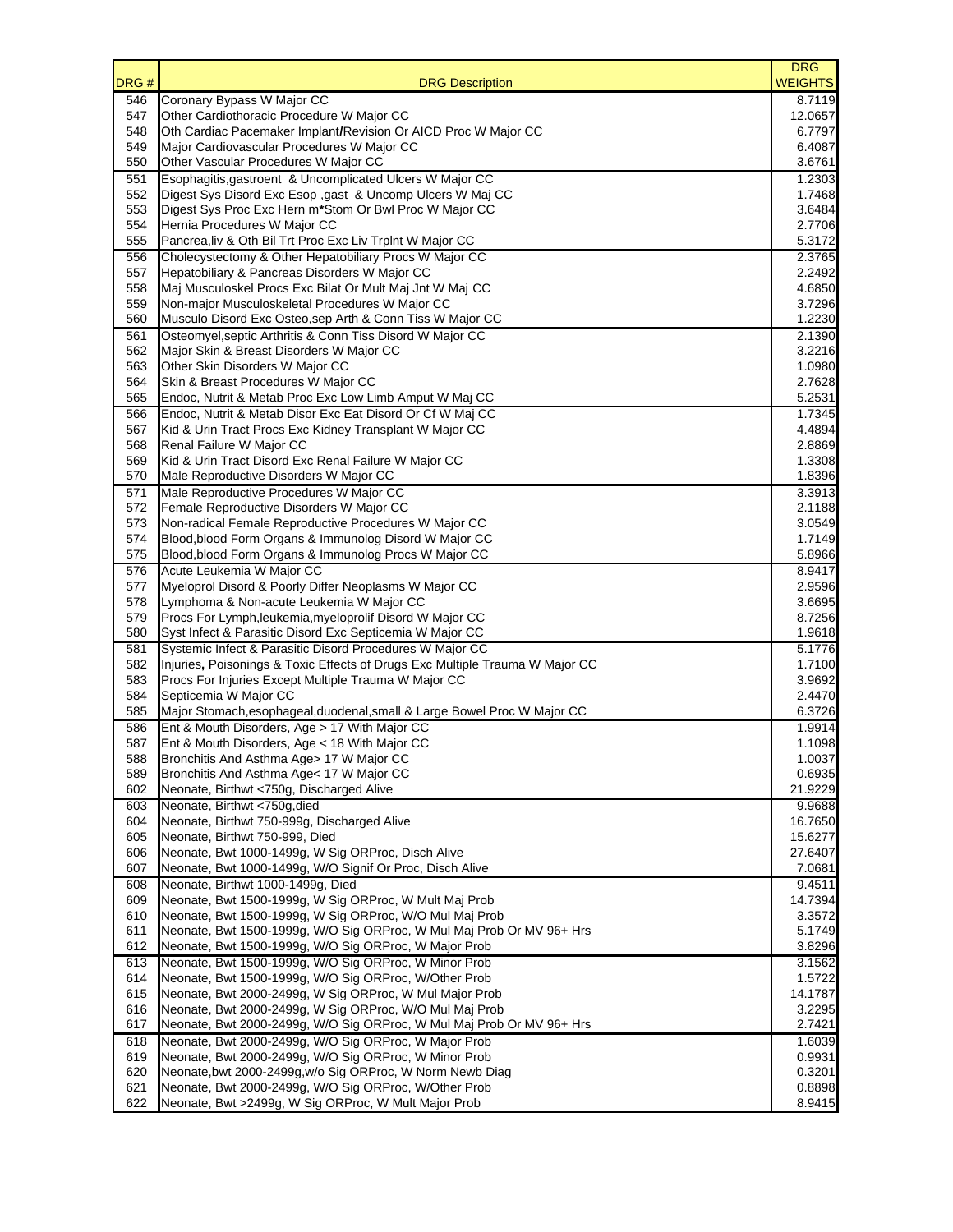|            |                                                                                                       | <b>DRG</b>        |
|------------|-------------------------------------------------------------------------------------------------------|-------------------|
| DRG#       | <b>DRG Description</b>                                                                                | <b>WEIGHTS</b>    |
| 623<br>624 | Neonate, Bwt >2499g, W Sig ORProc, W/O Mult Major Prob<br>Neonate, Birthwt >2499g, W Minor Abdom Proc | 2.1306<br>1.1216  |
| 626        | Neonate, Bwt >2499g, W/O Sig ORProc, W Mult Major Prob Or MV 96+ Hrs                                  | 1.7723            |
| 627        | Neonate, Bwt >2499g, W/O Signif Or Proc, W Major Prob                                                 | 0.8778            |
| 628        | Neonate, Bwt >2499g, W/O Signif Or Proc, W Minor Prob                                                 | 0.3906            |
| 629        | Neonate, Bwt >2499g, W/O Sign Or Proc, W Norm Newb Diag                                               | 0.2486            |
| 630        | Neonate, Bwt >2499g, W/O Sig ORProc, W/Other Prob                                                     | 0.4692            |
| 631        | BPD And Other Chron Resp Diseas Arising *In* Perinatal Period                                         | 1.3731            |
| 633        | Mult, other And Unspec Congenital Anomalies W CC                                                      | 2.2852            |
| 634        | Mult, other And Unspec Congenital Anomalies W/O CC                                                    | 2.2852            |
| 635        | Neonatal Aftercare For Weight Gain                                                                    | 1.3924            |
| 636        | Infant Aftercare For Weight Gain, Age>28 Days & <1 Year                                               | 1.9727            |
| 637        | Neonate, Died W/in One Day Of Birth, Born Here                                                        | 0.2682            |
| 638        | Neonate, Died W/in One Day Of Birth, Not Born Here                                                    | 0.9414            |
| 639        | Neonate, Transferred <5 Days Of Birth, Born Here                                                      | 0.2531            |
| 640        | Neonate, Transferred <5 Days Of Birth, Not Born Here                                                  | 0.2822            |
| 641<br>650 | Neonate, Bwt >2499 Grams W ECMO<br><b>High Risk Cesarean Section W CC</b>                             | 13.4550<br>1.3912 |
| 651        | High Risk Cesarean Section W/O CC                                                                     | 0.9996            |
| 652        | High Risk Vaginal Delivery W Sterilization And/or D&C                                                 | 1.2167            |
| 700        | Tracheostomy For HIV Infection                                                                        | 19.0652           |
| 701        | HIV W/O.R. Procedure & Ventilation Or Nutrition Support                                               | 10.4605           |
| 702        | HIV W/O.R. Procedure W Multiple Major Related Infections                                              | 8.4742            |
| 703        | HIV W/O.R. Procedure W Major Related Diagnosis                                                        | 3.8141            |
| 704        | HIV W/O.R. Procedure W/O Major Related Diagnosis                                                      | 3.2017            |
| 705        | HIV W Multiple Major Related Infections W TB                                                          | 6.9240            |
| 706        | HIV W Multiple Major Related Infections W/O TB                                                        | 3.4419            |
| 707        | <b>HIV W Ventilator Or Nutritional Support</b>                                                        | 3.7718            |
| 708        | HIV W Major Related Diagnosis, Discharge AMA                                                          | 1.2738            |
| 709        | HIV W Major Related Diag W Mult Major Or Sign Diag W TB                                               | 4.1577            |
| 710        | HIV W Major Related Diag W Mult Maj OR Sign Diag W/O TB                                               | 2.0843            |
| 711        | HIV W Major Relat Diag W/O Mult Maj OR Signif Diag W TB                                               | 2.7215            |
| 712        | HIV W Maj Relat Diag W/O Mult Maj OR Signif Diag W/O TB                                               | 1.5821            |
| 713<br>714 | HIV W Significant Related Diagnosis, Discharged AMA                                                   | 0.8933<br>1.2861  |
|            | <b>HIV W Significant Related Diagnosis</b><br><b>HIV W/Other Related Diagnoses</b>                    | 0.6051            |
| 715<br>716 | HIV W/O Other Related Diagnoses                                                                       | 0.5892            |
| 730        | Craniotomy For Multiple Significant Trauma                                                            | 7.4960            |
| 731        | Spine, Hip, Femur Or Limb Proc For Mult Signif Trauma                                                 | 6.1765            |
| 732        | Other O.R. Procedures For Multiple Significant Trauma                                                 | 3.6514            |
| 733        | Head, Chest & Lower Limb Diagnoses Of Mult Signif Trauma                                              | 1.7576            |
| 734        | Other Diagnoses Of Multiple Significant Trauma                                                        | 1.7323            |
| 737        | Ventricular Shunt Revision                                                                            | 1.9126            |
| 738        | Craniotomy, Age <18 W CC                                                                              | 4.5824            |
| 739        | Craniotomy, Age <18 W/O CC                                                                            | 2.4000            |
| 740        | <b>Cystic Fibrosis</b>                                                                                | 2.1574            |
| 743        | Opioid Abuse Or Dependence Left Against Medical Advice                                                | 0.2114            |
| 744        | Opioid Abuse Or Dependence W CC                                                                       | 0.5347            |
| 745        | Opioid Abuse Or Dependence W/O CC                                                                     | 0.3608            |
| 746        | Cocaine Or Other Drug Abuse Or Dependence Left AMA                                                    | 0.3263            |
| 747        | Cocaine Or Other Drug Abuse Or Dependence W CC                                                        | 0.7014<br>0.7014  |
| 748<br>749 | Cocaine Or Other Drug Abuse Or Dependence W/O CC<br>Alcohol Abuse Or Dependence Left AMA              | 0.3018            |
| 750        | Alcohol Abuse Or Dependence W CC                                                                      | 0.8665            |
| 751        | Alcohol Abuse Or Dependence W/O CC                                                                    | 0.5300            |
| 752        | Lead Poisoning                                                                                        | 0.6685            |
| 753        | <b>Compulsive Nutrition Disorder Rehabilitation</b>                                                   | 2.4205            |
| 754        | Tertiary Aftercare, Age => 1 Year                                                                     | 1.0005            |
| 755        | Spinal Fusion W CC                                                                                    | 3.1777            |
| 756        | Spinal Fusion W/O CC                                                                                  | 3.1777            |
| 757        | Back & Neck Procedures Except Spinal Fusion W CC                                                      | 1.6469            |
| 758        | Back & Neck Procedures Except Spinal Fusion W/O CC                                                    | 1.2315            |
| 759        | Multiple Channel Cochlear Implants                                                                    | 8.9849            |
| 760        | Hemophilia Factors Viii And Ix                                                                        | 1.6503            |
| 761        | Traumatic Stupor & Coma, Coma >1 Hr                                                                   | 0.8201            |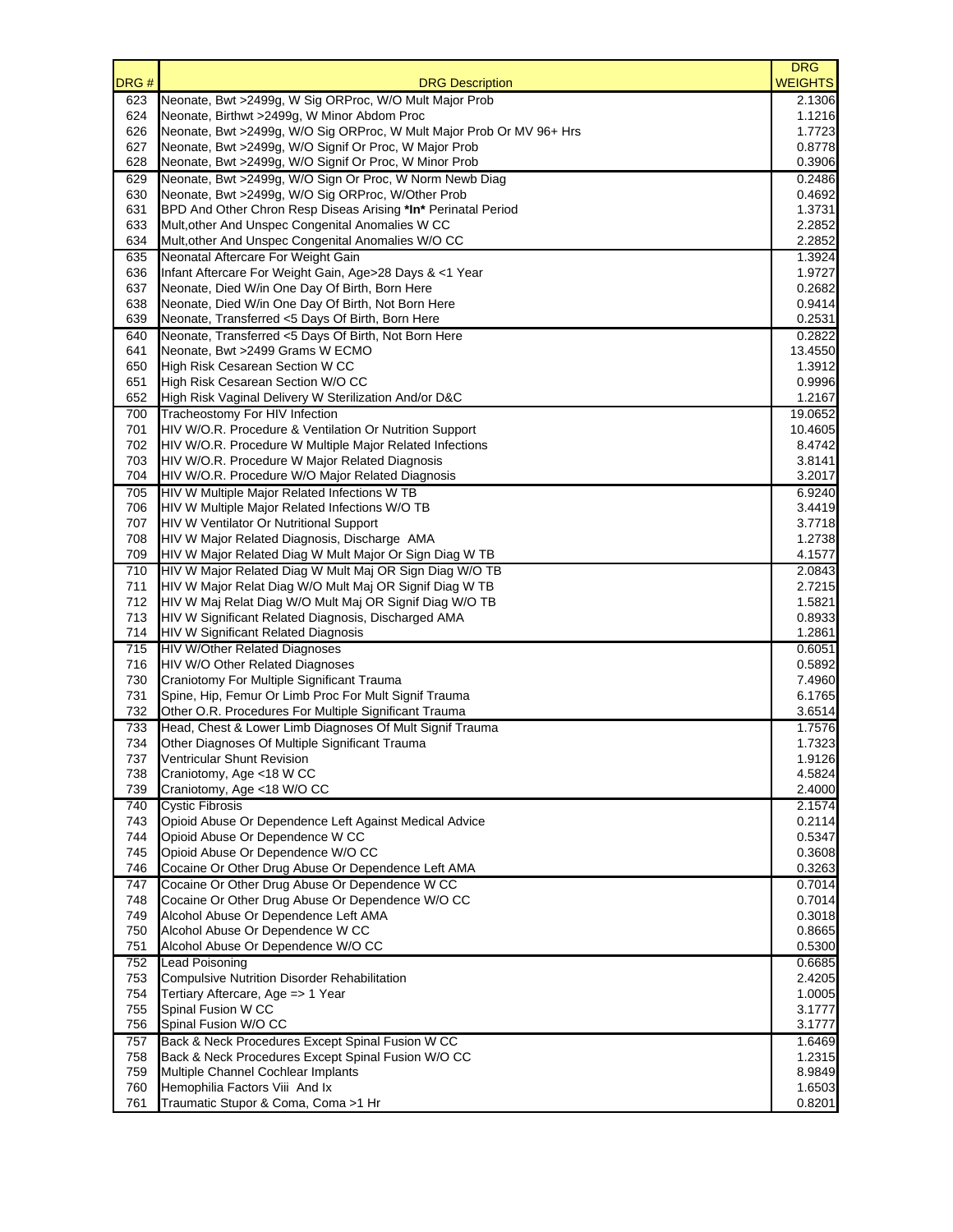|            |                                                                                            | <b>DRG</b>       |
|------------|--------------------------------------------------------------------------------------------|------------------|
| DRG#       | <b>DRG Description</b>                                                                     | <b>WEIGHTS</b>   |
| 762        | Concussion, intracran Inj W Coma <1 Hr Or No Coma Age <18                                  | 0.4464           |
| 763        | Traumatic Stupor & Coma, Coma <1 Hr Age <18                                                | 0.9120           |
| 764        | Concuss, intracran Inj W Coma<1 Hr Or No Coma Age>17 W CC                                  | 0.8332           |
| 765        | Concuss intracran Inj W Coma<1 Hr /no Coma Age>17 W/O CC                                   | 0.5454           |
| 766        | Traumatic Stupor & Coma, Coma <1 Hr Age >17 W CC                                           | 1.4348           |
| 767        | Traumatic Stupor & Coma, Coma <1 Hr Age >17 W/O CC                                         | 0.7802           |
| 768        | Seizure & Headache Age <18 W CC                                                            | 0.5792           |
| 769        | Seizure & Headache Age <18 W/O CC                                                          | 0.5792           |
| 770        | Respiratory Infections & Inflammations Exc Simple Pneumonia Age <18 W CC                   | 1.7841           |
| 771        | Respiratory Infections & Inflammations Exc Simple Pneumonia Age <18 W/O CC                 | 1.1278           |
| 772        | Simple Pneumonia & Pleurisy Age <18 W CC                                                   | 0.6024           |
| 773        | Simple Pneumonia & Pleurisy Age <18 W/O CC                                                 | 0.4401           |
| 774        | Bronchitis & Asthma Age <18 W CC                                                           | 0.6228           |
| 775        | Bronchitis & Asthma Age <18 W/O CC                                                         | 0.4319           |
| 776        | Esophagitis, gastroent & Misc Digest Disord Age <18 W CC                                   | 0.4797           |
| 777        | Esophagit, gastroent & Misc Digest Disord Age <18 W/O CC                                   | 0.3215           |
| 778        | Other Digestive System Diagnoses Age <18 W CC                                              | 0.6202           |
| 779        | Other Digestive System Diagnoses Age <18 W/O CC                                            | 0.4600           |
| 780        | Acute Leukemia W/O Major O.R. Procedure Age <18 W CC                                       | 5.2075           |
| 781        | Acute Leukemia W/O Major O.R. Procedure Age <18 W/O CC                                     | 1.8332           |
| 782        | Acute Leukemia W/O Major O.R. Procedure Age >17 W CC                                       | 7.0876           |
| 783        | Acute Leukemia W/O Major O.R. Procedure Age >17 W/O CC                                     | 1.8376           |
| 784        | Acquired Hemolytic Anemia Or Sickle Cell Crisis Age <18                                    | 0.5964           |
| 785        | Other Red Blood Cell Disorders Age <18                                                     | 0.4326           |
| 786        | Major Head & Neck Procedures For Malignancy                                                | 4.1069           |
| 787        | Laparoscopic Cholecystectomy W CDE                                                         | 1.8547           |
| 789        | Knee Revision or Major Joint & Limb Reattach Proc of Low Ext, Exc Hip, For Comp            | 3.7541           |
| 790        | Wnd Debrid & Skin Grft For Open Wound, ms Conn Tis, Exc Hnd                                | 0.8638           |
| 791        | Wound Debridements For Open Wound Injuries                                                 | 1.3700           |
| 792        | Craniotomy For Mult Sig Trauma W Non-traumatic Major CC                                    | 12.1776          |
| 793        | Proc For Mul Sig Trauma Exc Craniot W Non-traum Major CC                                   | 6.2368           |
| 794        | Diag For Multiple Signif Trauma W Non-traumatic Major CC                                   | 2.0561           |
| 795        | Lung Transplant                                                                            | 36.1282          |
| 796        | Lower Extremity Revascularization W CC                                                     | 3.5366           |
| 797        | Lower Extremity Revascularization W/O CC                                                   | 1.5879           |
| 798        | Tuberculosis With Operating Room Procedure                                                 | 4.5582           |
| 799        | Tuberculosis Left Against Medical Advice                                                   | 2.0008           |
| 800        | <b>Tuberculosis W CC</b>                                                                   | 1.2661           |
| 801        | Tuberculosis W/O CC                                                                        | 1.2661           |
| 802        | Pneumocystosis                                                                             | 2.3819           |
| 803        | Allogeneic Bone Marrow Transplant                                                          | 20.8772          |
| 804        | Autologous Bone Marrow Transplant                                                          | 5.4177           |
| 805        | Simultaneous Kidney And Pancreas Transplant For Diabetic and Renal Failure                 | 21.4888          |
|            | Combined Anterior/posterior Spinal Fusion W CC                                             |                  |
| 806<br>807 | Combined Anterior/posterior Spinal Fusion W/O CC                                           | 6.8196<br>3.9928 |
| 808        | Percuataneous Cardiovascular Proc W AMI. Heart Failure Or Shock                            | 2.3186           |
|            | Other Cardiothoracic Procedures W PDX Congenital Anomaly                                   | 6.2120           |
| 809        |                                                                                            |                  |
| 810        | Intracranial Hemorrhage                                                                    | 1.8148           |
| 811        | Heart Assist System Implant<br>Malfunction, Reaction & Comp Of Cardiac Or Vasc Dev Or Proc | 8.3172           |
| 812        |                                                                                            | 0.9698           |
| 813        | Nonbacterial Gastroenteritis & Abdominal Pain Age >17 W CC                                 | 0.6785           |
| 814        | Nonbacterial Gastroenteritis & Abdominal Pain Age >17 W/O CC                               | 0.6338           |
| 815        | Nonbacterial Gastroenteritis & Abdominal Pain Age <18 W CC                                 | 0.3979           |
| 816        | Nonbacterial Gastroenteritis & Abdominal Pain Age <18 W/O CC                               | 0.2835           |
| 817        | Hip Revision Or Hip Replacement For Complications                                          | 1.8842           |
| 818        | Hip Replacements Except For Complications                                                  | 2.3865           |
| 819        | Create, Revise Or Remove Renal Access Device                                               | 1.5259           |
| 820        | Malfunctions, Reactions & Comp Of Gu Device/Graft/Transplant                               | 0.7523           |
| 821        | Extensive Burns Or Full Thickness Burns W MV 96+ Hrs W Skin Graft                          | 20.2280          |
| 822        | Extensive Or Full Thickness Burns W MV 96+ Hrs W/O Skin Graft                              | 11.7845          |
| 823        | Full Thickness Burn W Skin Graft Or Inhal Inj W CC Or Sig Trauma                           | 4.8899           |
| 824        | Full Thickness Burn W Skin Graft Or Inhal Inj W/O CC Or Sig Trauma                         | 4.1930           |
| 825        | Full Thickness Burn W/O Skin Graft Or Inhal Inj W CC Or Sig Trauma                         | 2.7417           |
| 826        | Full Thickness Burn W/O Skin Graft Or Inhal Inj W/O CC Or Sig Trauma                       | 1.7317           |
| 827        | Non-extensive Burns W Inhal Inj, CC Or Significant Trauma                                  | 1.4931           |